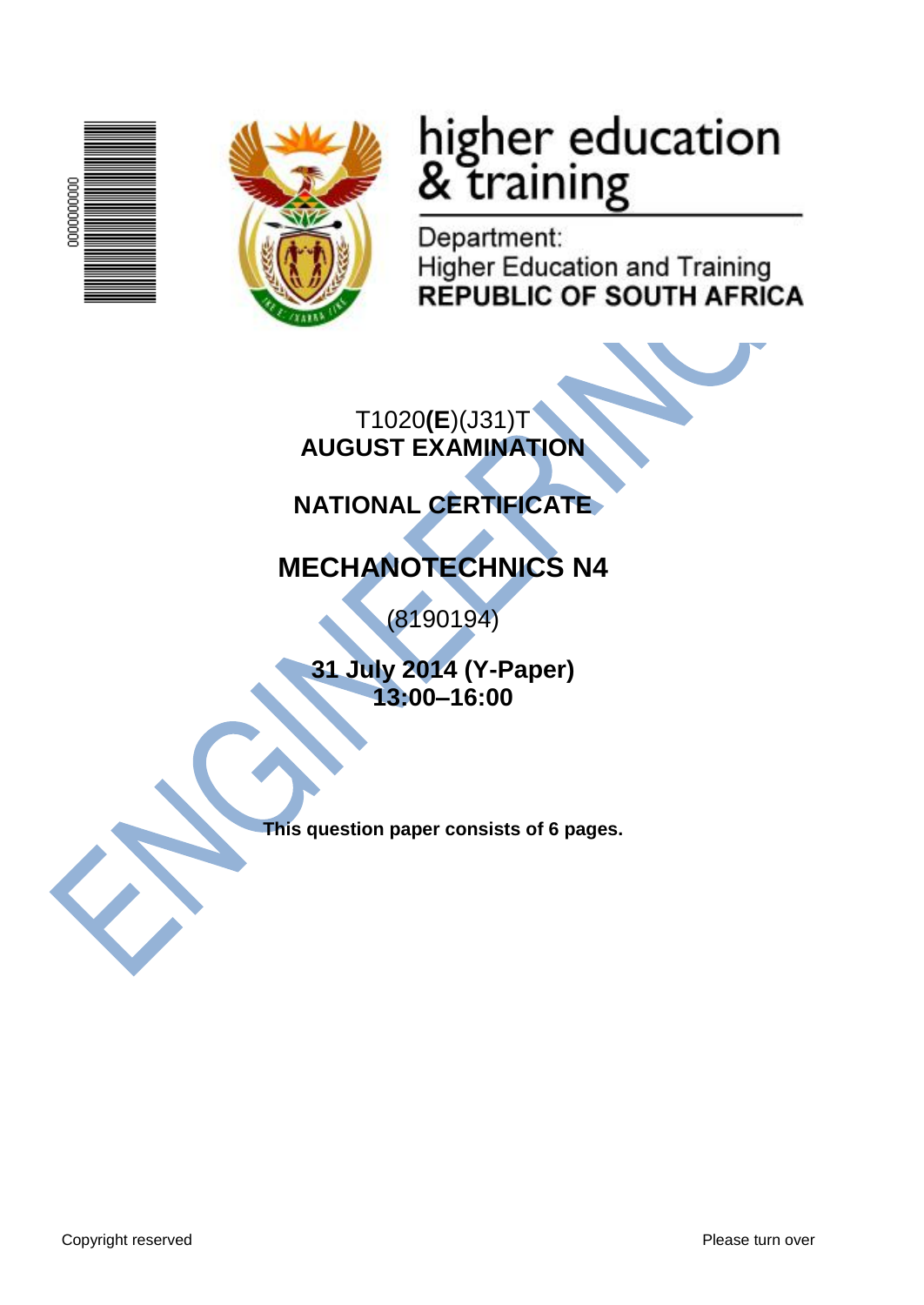## **DEPARTMENT OF HIGHER EDUCATION AND TRAINING REPUBLIC OF SOUTH AFRICA**

### NATIONAL CERTIFICATE MECHANOTECHNICS N4 TIME: 3 HOURS MARKS: 100

## **INSTRUCTIONS AND INFORMATION**

- 1. Answer ALL the questions.
- 2. Read ALL the questions carefully.
- 3. Number the answers according to the numbering system used in this question paper.
- 4. ALL the work done in pencil (excluding sketches, drawings and diagrams) will be regarded as rough work and will not be marked.
- 5. Write neatly and legibly.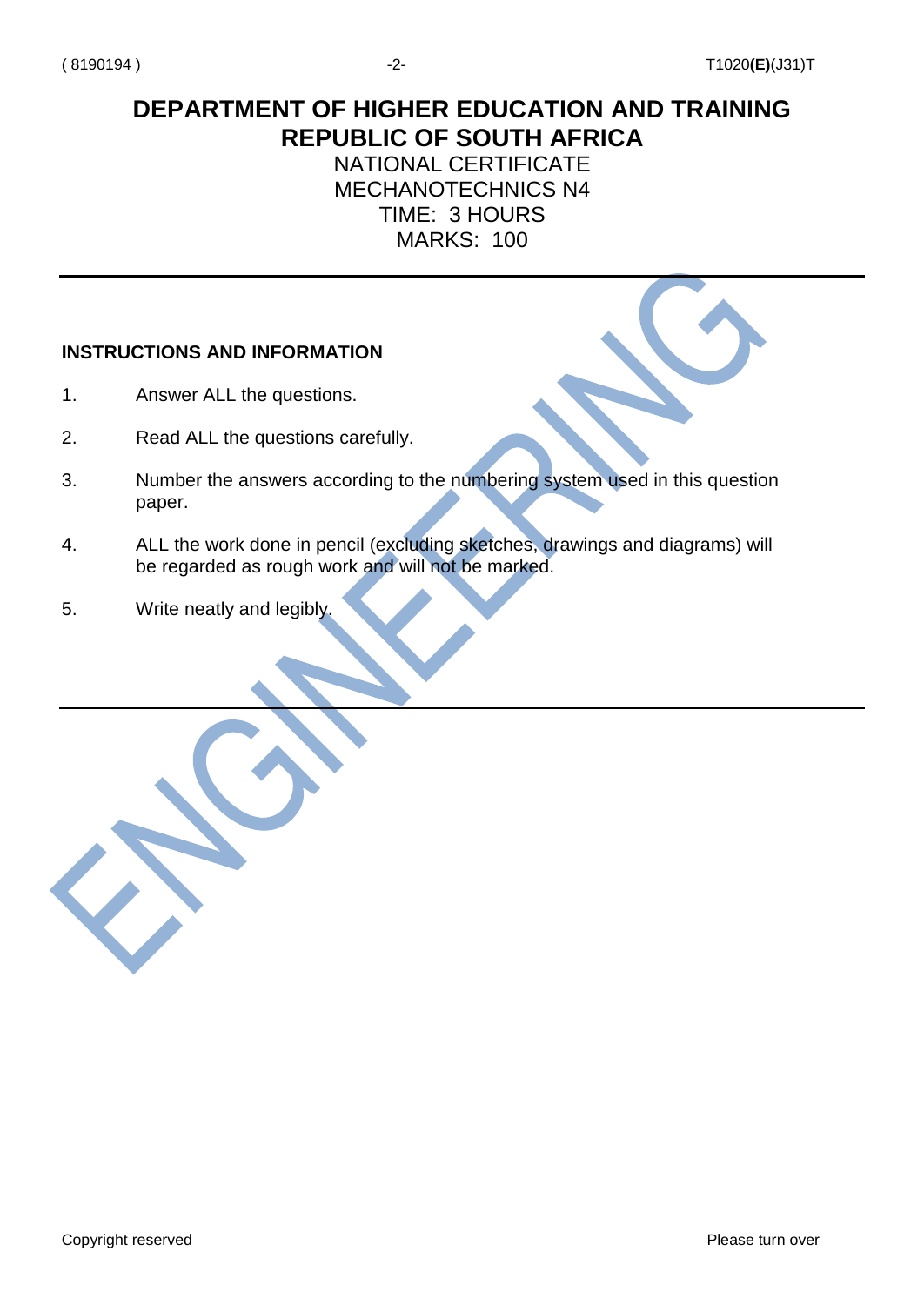1.1 The layout of a workshop involves placing of the various machines and related equipment in the different work areas, as well as arranging for storage space or stores, staff facilities and administrative offices. The placing of the machines on the floor of a workshop has to comply with six important requirements.

|     |                                                                                                  | Name and briefly discuss these FIVE requirements.                      | (10)        |
|-----|--------------------------------------------------------------------------------------------------|------------------------------------------------------------------------|-------------|
| 1.2 |                                                                                                  | State SIX advantages and FOUR disadvantages of airless spray painting. | (10)        |
| 1.3 | Lubrication devices are used to provide a regulated quantity of a lubricant to<br>machine parts. |                                                                        |             |
|     | 1.3.1                                                                                            | Name FIVE general methods of lubrication.                              | (5)         |
|     | 1.3.2                                                                                            | Make a labelled drawing of the sight-feed lubricator.                  | (5)<br>[30] |

#### **QUESTION 2**

Calculate the quantity of rock, in tonne per hour, which can be transported by a belt conveyor having the following particulars.

| 2.1 | Maximum tension in the belt = $35.5$ kN                       |             |
|-----|---------------------------------------------------------------|-------------|
| 2.2 | Contact angle of the belt on the driving pulley = $185^\circ$ | (2)         |
| 2.3 | Friction force = $2.5$ kN                                     | (3)         |
| 2.4 | Belt speed = $95$ m/min                                       | (2)         |
| 2.5 | Delivery height = $35 \text{ m}$                              | (2)         |
| 2.6 | Coefficient of friction $= 0.3$                               | (4)<br>[14] |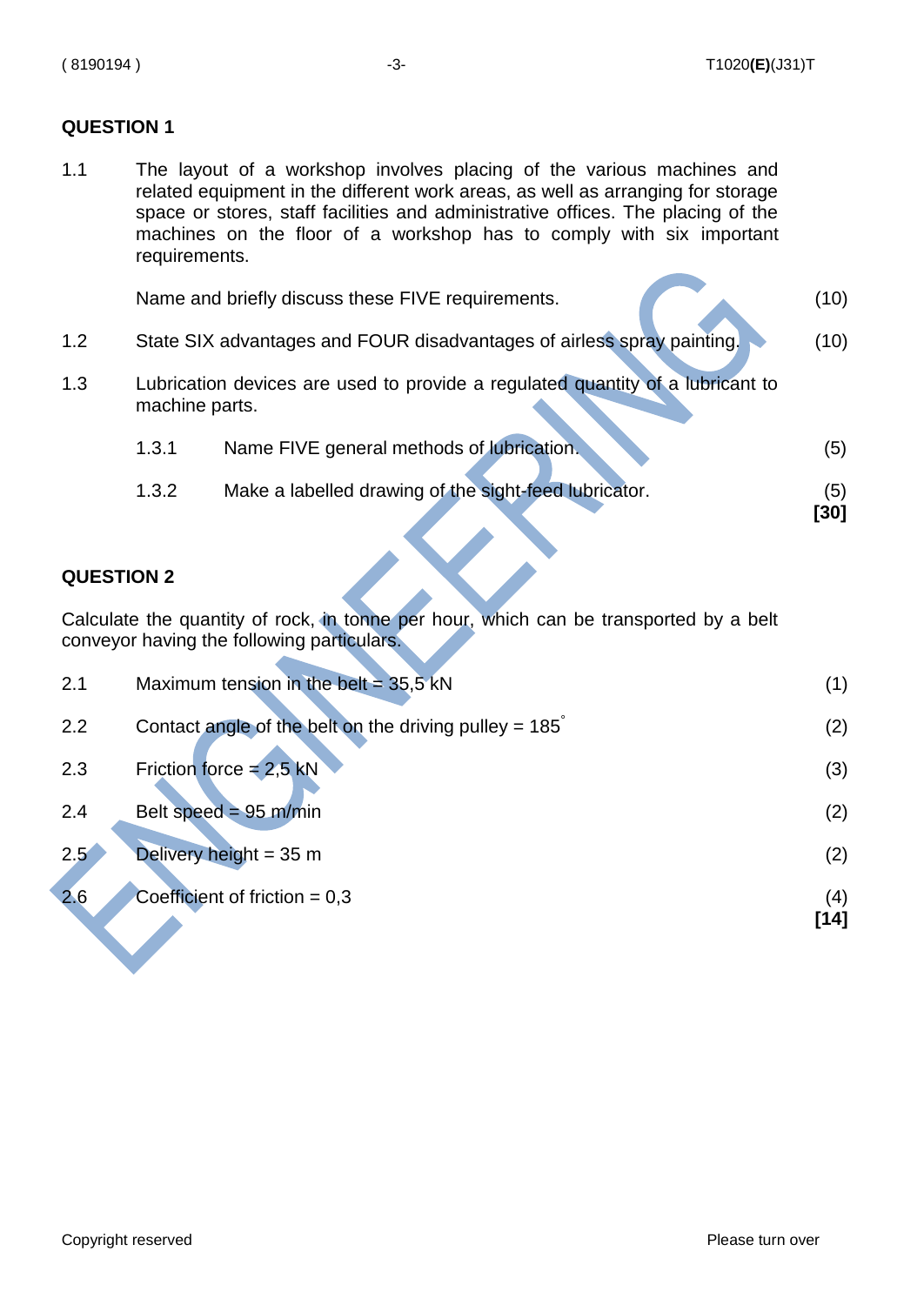3.1 A grinding wheel with a diameter of 200 mm rotates at a speed of 2 500 r/min exerting the tangential force of 60 N on a work piece. If the motor driving the grinding wheel rotates at the speed of 1 500r/min with a machine efficiency of 85%, calculate the following:

|     | 3.1.1 | The output power at the grinding wheel                                                                                                                                                                                                                                                                          | (3)         |
|-----|-------|-----------------------------------------------------------------------------------------------------------------------------------------------------------------------------------------------------------------------------------------------------------------------------------------------------------------|-------------|
|     | 3.1.2 | The input power of the motor                                                                                                                                                                                                                                                                                    | (2)         |
|     | 3.1.3 | The torque on the spindle of the motor                                                                                                                                                                                                                                                                          | (2)         |
| 3.2 |       | A lathe is being driven by a motor providing a maximum output power of<br>3,5 kW at 1 750 r/min.<br>At the maximum power the machine efficiency is 80%.<br>The maximum and the minimum revolutions of the lathe spindle are<br>3 500 r/min and 25 r/min respectively.<br>Determine the torque at maximum power: |             |
|     | 3.2.1 | At the driving shaft of the motor                                                                                                                                                                                                                                                                               | (2)         |
|     | 3.2.2 | At the driving spindles of the lathe at maximum speed                                                                                                                                                                                                                                                           | (3)         |
|     | 3.2.3 | At the driving spindles of the lathe at minimum speed                                                                                                                                                                                                                                                           | (2)<br>[14] |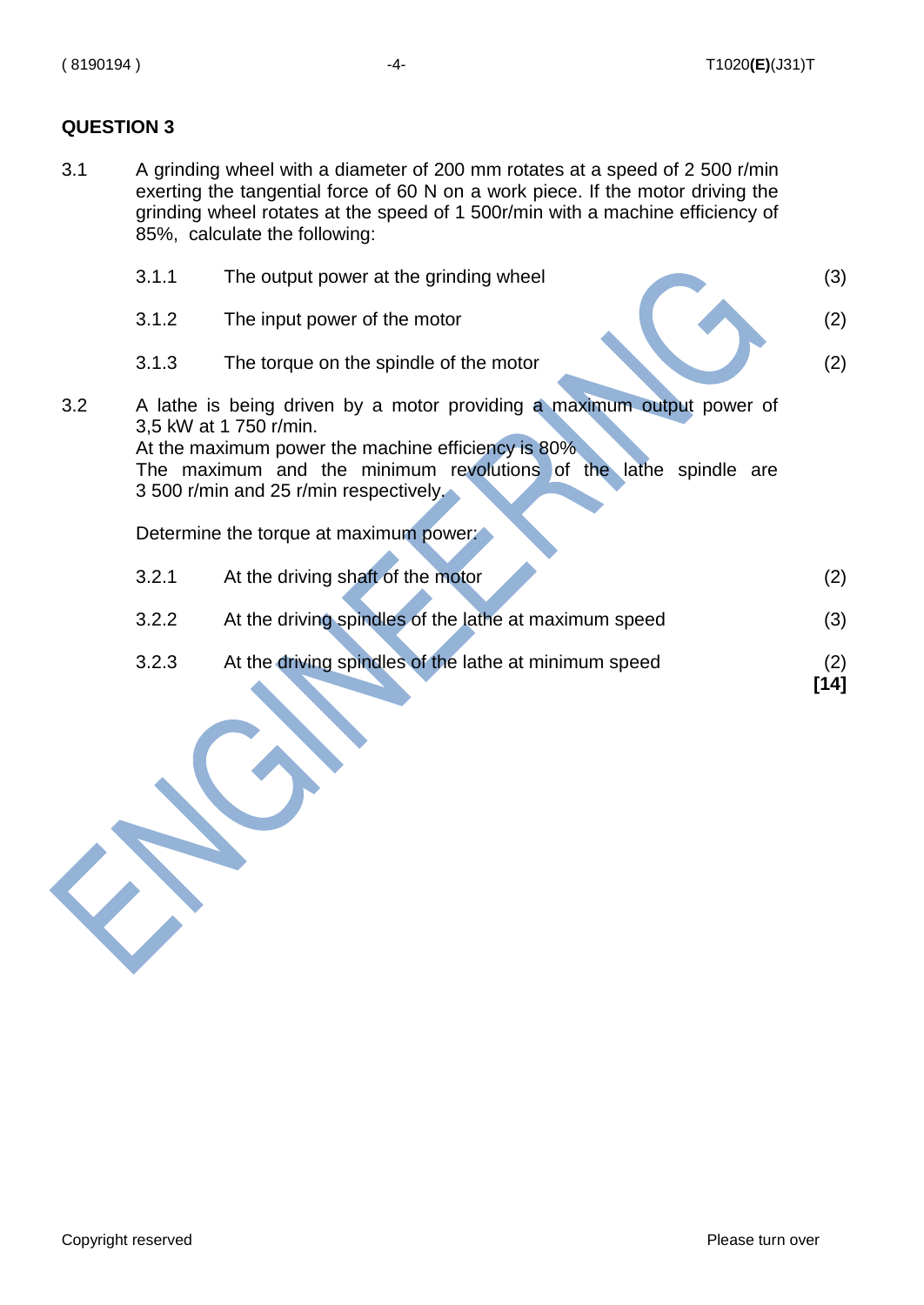A tapered gauge with a taper of 1 in 5 on the diameter, as shown in FIGURE 1 (below) must be checked for accuracy by means of a 100 mm sine bar and a set of gauge blocks.



4.1 Calculate the included angle of the plug gauge. (5)

- 4.2 Make a neat drawing of the set-up of the plug gauge, sine bar and gauge blocks. (5)
- 4.3 Make use of the drawing and calculate the difference in height of the two rollers of the sine bar.(4)

**[14]**